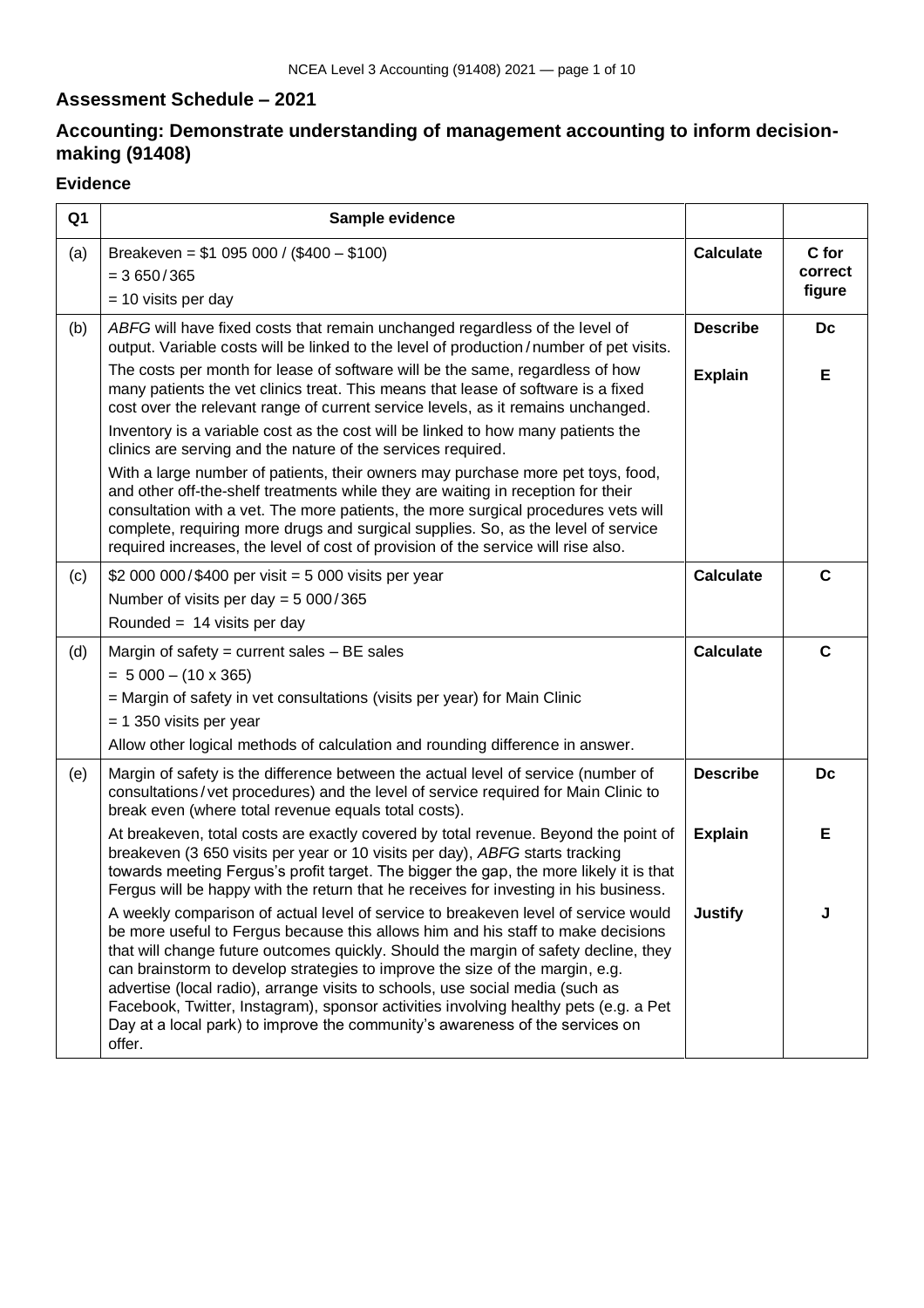| (f) | Profit targets are used to estimate the level of sales/service provision required to<br>ensure a specific level of profit. The profit target calculation is fixed costs plus<br>profit target divided by contribution margin.                                                                                                                                                                                                                                                                                                                       | <b>Describe</b> | Dc |
|-----|-----------------------------------------------------------------------------------------------------------------------------------------------------------------------------------------------------------------------------------------------------------------------------------------------------------------------------------------------------------------------------------------------------------------------------------------------------------------------------------------------------------------------------------------------------|-----------------|----|
|     | Profit target = $$1$ 095 000 + 480 000 / (SP $$400 - VC $100$ ) = 5 250 visits per<br>annum.                                                                                                                                                                                                                                                                                                                                                                                                                                                        | Calculate       | C  |
|     | Fergus invests time, capital, and skills into his business. It involves risk. He<br>expects a reasonable return. (In this case, he has set a target of \$480 000 per<br>annum.) Setting the profit target helps him to ensure that his business has goals to<br>aim for. If his target of an estimated 14 visits per day is not reached, he will not be<br>receiving a reasonable return on his investment, and he needs to make decisions<br>to ensure that he does.                                                                               | <b>Explain</b>  | Е  |
|     | If components of his business change, Fergus needs many different types of<br>trigger points to quantify and qualify this change. For example, during lockdown<br>during the COVID-19 pandemic, it would have been very obvious that the number<br>of visits by customers was not meeting profit targets. Fergus would need to make<br>decisions regarding this. This might include closing his business and using his<br>knowledge and skills in another way. It might include changing the way he runs his<br>business or reducing staff numbers. | <b>Justify</b>  |    |

| A <sub>3</sub>                                                                                                                             | A <sub>4</sub>                                                                                                              | M <sub>5</sub>                                                                                                             | M <sub>6</sub>                                                                                                              | E7                                                                                                                                                                                                                        | E <sub>8</sub>                                                                                                                                                                                                                                                                                                      |
|--------------------------------------------------------------------------------------------------------------------------------------------|-----------------------------------------------------------------------------------------------------------------------------|----------------------------------------------------------------------------------------------------------------------------|-----------------------------------------------------------------------------------------------------------------------------|---------------------------------------------------------------------------------------------------------------------------------------------------------------------------------------------------------------------------|---------------------------------------------------------------------------------------------------------------------------------------------------------------------------------------------------------------------------------------------------------------------------------------------------------------------|
| C                                                                                                                                          | $C \times 2$                                                                                                                | $C \times 2$                                                                                                               | $C \times 3$                                                                                                                | $C \times 3$                                                                                                                                                                                                              | $C \times 4$                                                                                                                                                                                                                                                                                                        |
| Dc                                                                                                                                         | $Dc \times 2$                                                                                                               | $E \times 2$                                                                                                               | Ex3                                                                                                                         | Ex2                                                                                                                                                                                                                       | Ex2                                                                                                                                                                                                                                                                                                                 |
|                                                                                                                                            |                                                                                                                             |                                                                                                                            |                                                                                                                             | J                                                                                                                                                                                                                         | $J \times 2$                                                                                                                                                                                                                                                                                                        |
| <b>ONE</b> correct<br>calculation C from<br>(a), (c), (d), (e), or (f)                                                                     | <b>TWO correct</b><br>calculations from (a),<br>$(c)$ , $(d)$ , or $(e)$                                                    | <b>TWO correct</b><br>calculations from<br>$(a), (c), (d),$ or $(e)$                                                       | <b>THREE</b> correct<br>calculations from<br>$(a), (c), (d),$ or $(e)$                                                      | <b>THREE</b> correct<br>calculations $(C \times 3)$<br>from $(a)$ , $(c)$ , $(d)$ , or<br>(e)                                                                                                                             | <b>FOUR correct</b><br>calculations $(C \times 4)$<br>from $(a)$ , $(c)$ , $(d)$ , or $(e)$                                                                                                                                                                                                                         |
| <b>AND</b>                                                                                                                                 | <b>AND</b>                                                                                                                  | <b>AND</b>                                                                                                                 | <b>AND</b>                                                                                                                  | <b>AND</b>                                                                                                                                                                                                                | <b>AND</b>                                                                                                                                                                                                                                                                                                          |
| Describes in                                                                                                                               | <b>Describes in context</b>                                                                                                 | <b>Explains in context</b>                                                                                                 | <b>Explains in context</b>                                                                                                  | <b>Explains in context</b>                                                                                                                                                                                                | <b>Explains in context</b>                                                                                                                                                                                                                                                                                          |
| context (Dc) ONE<br>management<br>accounting element<br>(fixed costs, variable<br>costs, margin of<br>safety, profit target<br>using CVP). | TWO management<br>accounting elements<br>(fixed costs, variable<br>costs, margin of<br>safety, profit target<br>using CVP). | ONE management<br>accounting element<br>(fixed costs, variable<br>costs, margin of<br>safety, profit target<br>using CVP). | TWO management<br>accounting elements<br>(fixed costs, variable<br>costs, margin of<br>safety, profit target<br>using CVP). | $(E \times 3)$ ALL<br>management<br>accounting elements<br>(fixed costs, variable<br>costs, margin of<br>safety, profit target<br>using CVP).                                                                             | $(E \times 3)$ ALL<br>management<br>accounting elements<br>(fixed costs, variable<br>costs, margin of safety,<br>profit target using<br>CVP).                                                                                                                                                                       |
|                                                                                                                                            |                                                                                                                             |                                                                                                                            |                                                                                                                             | <b>AND</b>                                                                                                                                                                                                                | <b>AND</b>                                                                                                                                                                                                                                                                                                          |
|                                                                                                                                            |                                                                                                                             |                                                                                                                            |                                                                                                                             | <b>Justifies</b><br>explanations $(J)$ by<br>linking the terms<br>fixed and variable<br>costs (b), margin of<br>safety (e), or profit<br>targets (f) to impacts<br>on Fergus's<br>business now and /<br>or in the future. | <b>Justifies explanations</b><br>(J) margin of safety (e),<br>or profit targets (f) to<br>impacts on Fergus's<br>business now and/or in<br>the future.<br><b>AND</b><br>The candidate's<br>explanation is well-<br>balanced, logical, and<br>perceptively linked to<br>the realities of the case<br>study scenario. |

**N1** = Any ONE answer – need **not** be in context.

**N2** = Any TWO answers – need **not** be in context.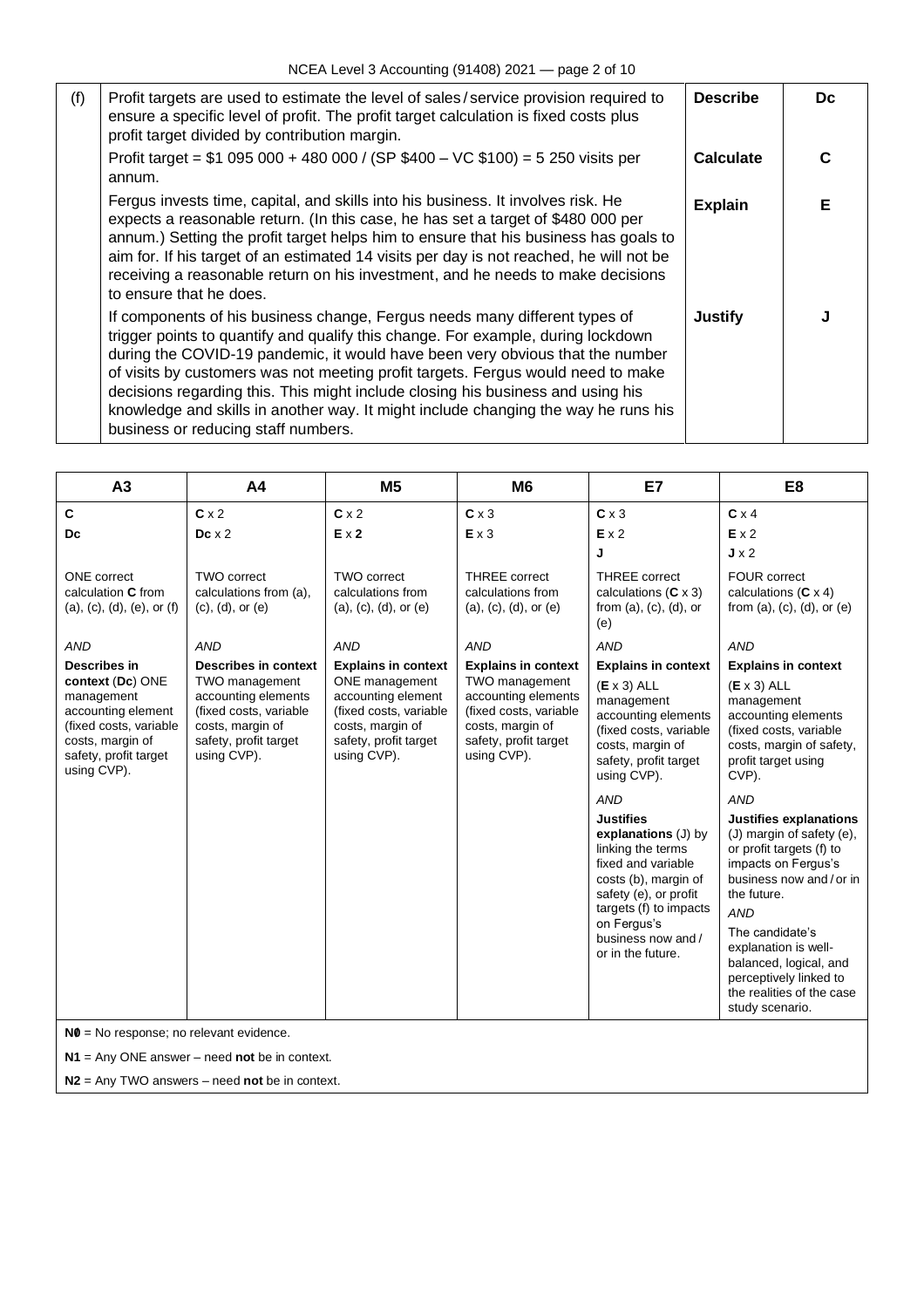### **Question TWO**

(a)

## *ANIMAL'S BEST FRIEND GROUP Schedule of receipts January–March*

| <b>MONTH</b> | <b>TOTAL</b> | <b>EFTPOS</b> | <b>CREDIT</b> | <b>JANUARY</b> | <b>FEBRUARY</b> | <b>MARCH</b> |    |
|--------------|--------------|---------------|---------------|----------------|-----------------|--------------|----|
| November     | 130 000      |               | 13 000        | 1 950          |                 |              | E. |
| December     | 180 000      |               | 18 000        | 14 400         | 2 700           |              | Е  |
| January      | 200 000      | 180 000       | 20 000        |                | 16 000          | 3 0 0 0      | Е  |
| February     | 210 000      | 189 000       | 21 000        |                |                 | 16 800       | Е  |
| March        | 250 000      | 225 000       | 25 000        |                |                 |              | Μ  |
|              |              |               |               | 16 350         | 18700           | 19800        |    |

# *ANIMAL'S BEST FRIEND GROUP* **Cash Budget for the three months ended March 2022**

|                                | January | February | <b>March</b> |                                        |
|--------------------------------|---------|----------|--------------|----------------------------------------|
| <b>Receipts</b>                |         |          |              |                                        |
| Cash from EFTPOS fees received | 180 000 | 189 000  | 225 000      | Vf                                     |
| Cash from accounts receivable  | 16 350  | 18700    | 19800        | Vf                                     |
| <b>TOTAL RECEIPTS</b>          | 196 350 | 207 700  | 244 800      |                                        |
| <b>Less payments</b>           |         |          |              |                                        |
| Salaries (vets)                | 60 000  | 60 000   | 60 000       | $\mathsf{V}$                           |
| Wages (office and vet nurses)  | 20 000  | 21 000   | 25 000       | M                                      |
| Lease of premises              | 7 0 0 0 | 7 000    | 7 0 0 0      | $\pmb{\mathsf{V}}$                     |
| Lease of equipment             | 12 000  | 12 000   | 12 000       | $\mathsf{V}$                           |
| Lease of software              | 650     | 650      | 650          | $\mathsf{V}$                           |
| Purchases of inventory         | 36 000  | 40 000   | 42 000       | M                                      |
| General expenses               | 10 000  | 10 500   | 12 500       | M                                      |
| Purchase of new vehicle        |         |          | 40 000       | M                                      |
| Drawings                       | 40 000  | 40 000   | 40 000       | M                                      |
| GST payable                    |         | 30 000   |              | $\mathsf{V}$                           |
| <b>TOTAL PAYMENTS</b>          | 185 650 | 221 150  | 239 150      |                                        |
| Surplus (deficit) of cash      | 10700   | (13 450) | 5 600        | E for correct                          |
| Opening bank balance overdrawn | (5,000) | 5700     | (7750)       | number and<br>process OR               |
| Closing bank balance           | 5700    | (7750)   | (2 100)      | M for a number and<br>correct process. |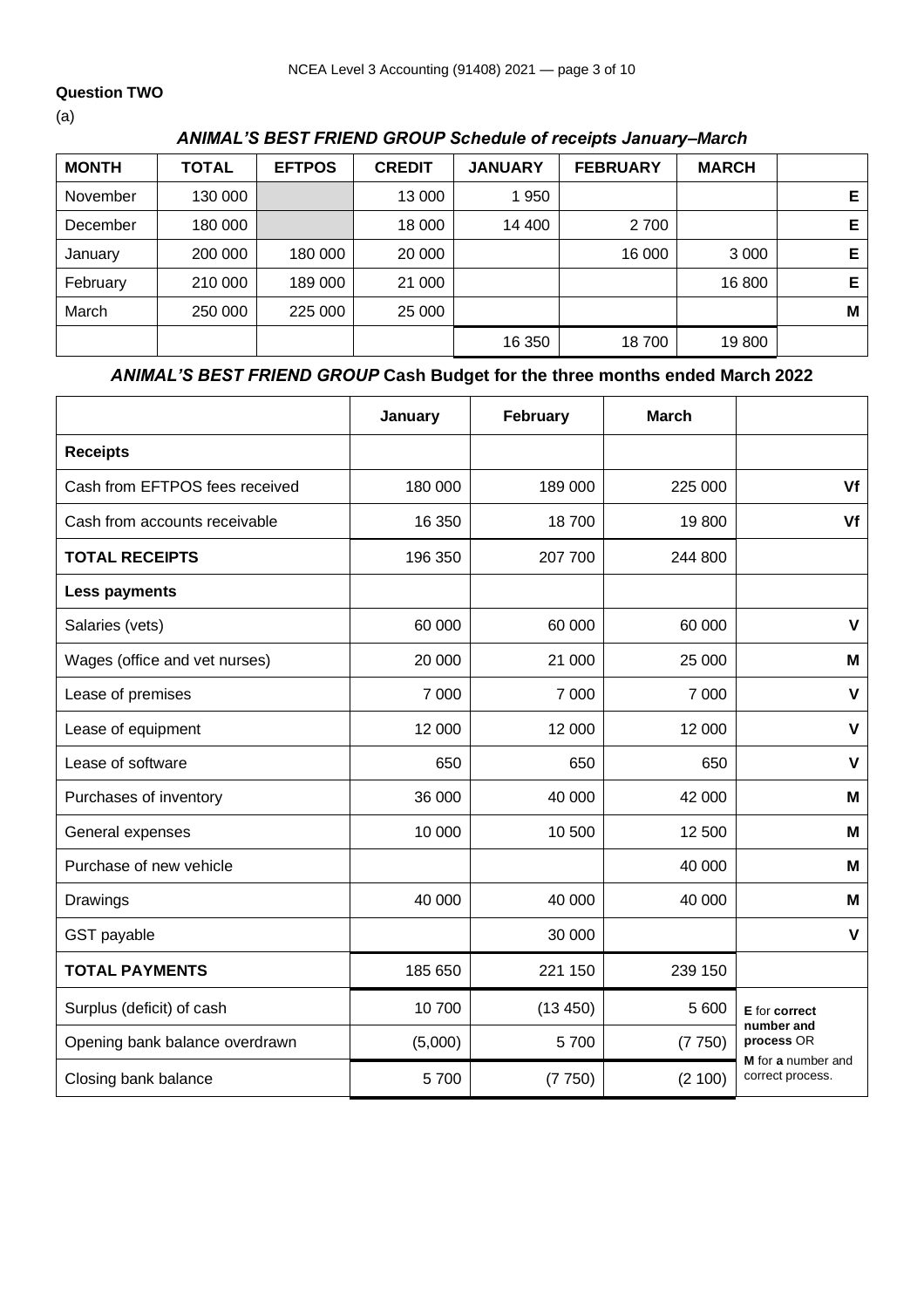|     | $1100F$ , $120F$ or $0.1000G$ initing $101F$ 1007 $20E$ in                                                                                                                                                                                                                                                                                                                                                                                                                                                                    |   |
|-----|-------------------------------------------------------------------------------------------------------------------------------------------------------------------------------------------------------------------------------------------------------------------------------------------------------------------------------------------------------------------------------------------------------------------------------------------------------------------------------------------------------------------------------|---|
| (b) | For ABFG, relevant range is the maximum level of production (provision of service) that is available<br>given the existing resources of the business. Candidate may discuss the idea that relevant range<br>extension would require an addition to fixed costs.                                                                                                                                                                                                                                                               | D |
|     | The purpose of a cash budget is to estimate cash receipts and cash payments for a period into the<br>future, linking to the impact on the ABFG bank account balance for the period. It enables business to<br>plot cash-flow movements and allows them to prepare for additional finance requirements.                                                                                                                                                                                                                        |   |
|     | (Note: Discussion needs to be in advance, even at 'describe' level, of a Level 1 Accounting definition of<br>the purpose of a cash budget. This AS expects a link to business decision-making. Stating the cash<br>receipts and cash payments is not, in itself, decision-making. Any description needs to include what this<br>statement of estimations is used for in the business context.)                                                                                                                                |   |
|     | To get 'explain', the candidate needs to apply the relevant range and the cash budget to the context,<br>using 'because' or similar.<br>For example:                                                                                                                                                                                                                                                                                                                                                                          | Е |
|     | The relevant range for ABFG (i.e. the level of service they can deliver) depends on the number of vets<br>available (three at Main Clinic and one at Branch Clinic) to see clients and the associated facilities<br>available to deliver health services to pets. The operating facilities will limit the number of operations<br>possible. Outside of these limits, the vet clinics will have to refer clients to other vets.                                                                                                |   |
|     | The cash budget is prepared based on estimated receipts and payments, calculated based on the<br>relevant range that applies in the months being budgeted for. A change to the relevant range for the<br>business will need to be incorporated into calculations for the cash budget.                                                                                                                                                                                                                                         |   |
|     | Justification involves linking information to realistic implications of the cash budget usage for decreasing<br>or increasing relevant range. The answer has to include an understanding of 'what happens next',<br>i.e. the implications the use of a cash budget to assist with the impact of changing the relevant range for<br>ABFG.                                                                                                                                                                                      | J |
|     | For example:                                                                                                                                                                                                                                                                                                                                                                                                                                                                                                                  |   |
|     | The cash budget shows Fergus that ABFG is making a cash surplus for January of \$10 700. The strain<br>on cashflow comes in February, when the GST payment is due of \$30 000, and in the following month,<br>when Fergus intends to replace his vehicle, requiring a payment of a one-third deposit of \$40 000. Even<br>with these two comparatively large payments, the bank overdraft returns to a level below the approved<br>opening bank overdraft of \$5 000 by March.                                                |   |
|     | This means that ABFG is able to pay its day-to-day running costs (such as supplies, rent, and part-time<br>wages), which ensures that the business can operate efficiently and produce a return to Fergus as<br>owner of the business. It will require Fergus to contact his bank to ensure that they will cover the one-<br>month shortfall in February, where his budgeted data suggest he is likely to exceed his overdraft by<br>\$2 750. He will also need to consider the impact of the next GST payment, due in April. |   |
|     | If he decides to change the relevant range of his business, for example closes Branch Clinic, from the<br>point where this change occurs, cash receipts and cash payments will be reduced to account for the<br>fact that Branch Clinic is no longer contributing to receipts and payments estimates.                                                                                                                                                                                                                         |   |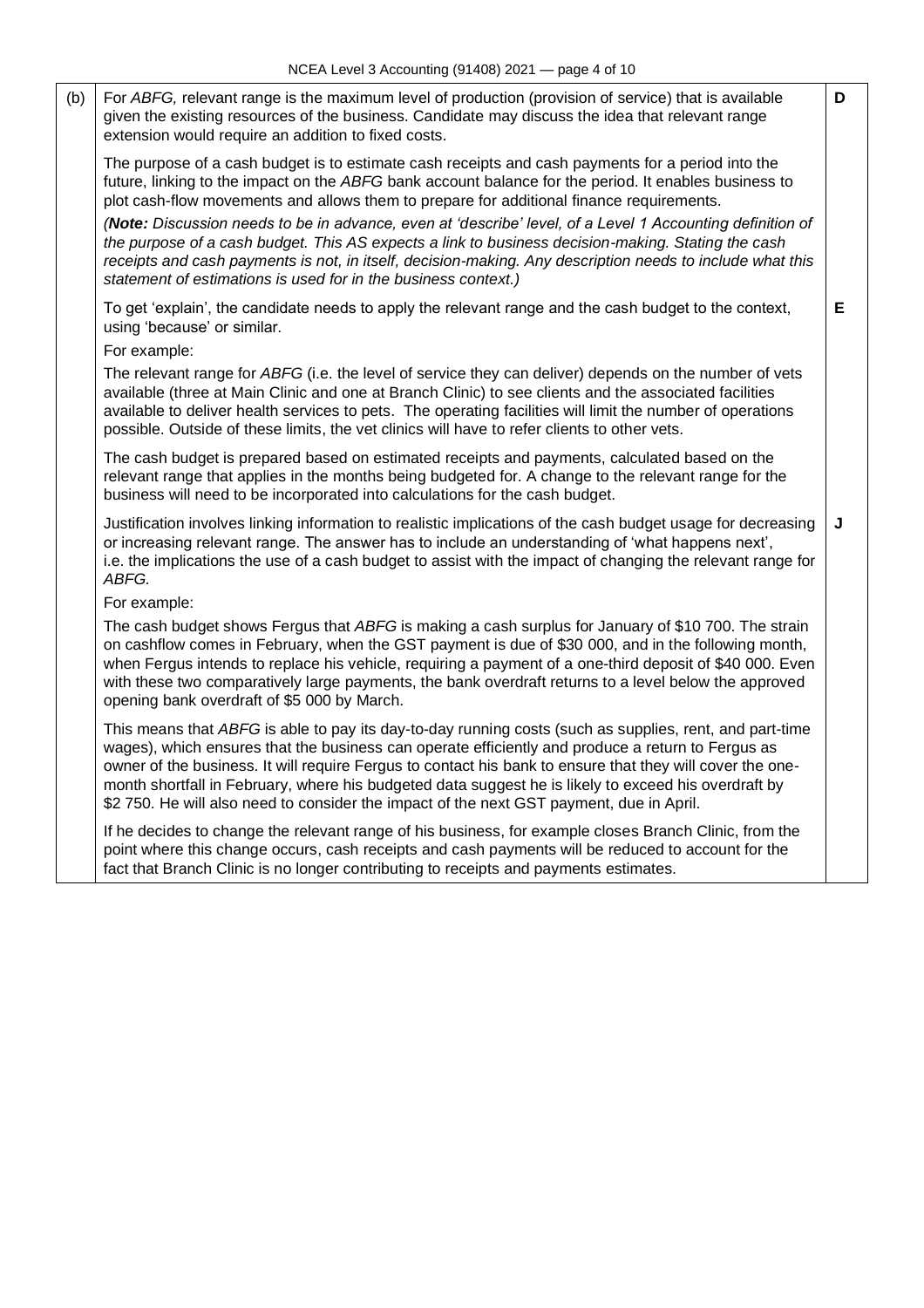### NCEA Level 3 Accounting (91408) 2021 — page 5 of 10

| A <sub>3</sub> | A4                                               | M <sub>5</sub>                                                                          | M <sub>6</sub>                                                                       | E7                                                                                                                                                       | E8                                                                                                                                                                                                                                                                                                          |
|----------------|--------------------------------------------------|-----------------------------------------------------------------------------------------|--------------------------------------------------------------------------------------|----------------------------------------------------------------------------------------------------------------------------------------------------------|-------------------------------------------------------------------------------------------------------------------------------------------------------------------------------------------------------------------------------------------------------------------------------------------------------------|
| 7 V, M, OR E   | 7 V, M, OR E                                     | 9 V, M, OR E<br>AND no F                                                                | 11 V, M, OR E<br>$AND$ no $F$                                                        | 13 V, M OR E AND no F<br>AND must include <b>M</b> OR<br><b>E</b> for closing bank<br>balance.                                                           | 15 V, M, AND E AND no<br><b>F</b> AND must include <b>M</b><br>OR <b>E</b> for closing bank<br>balance.                                                                                                                                                                                                     |
|                | Describes any<br>relevant<br>information in (b). | <b>Explains any</b><br>relevant<br>information in (b)<br>relating to relevant<br>range. | <b>Explains any</b><br>relevant information<br>in (b) relating to<br>relevant range. | Justifies importance of<br>relevant range<br><b>AND</b><br>establishes link to<br>potential impact on cash<br>budget, linking the use<br>of cash budget. | Justifies importance of<br>relevant range<br><b>AND</b><br>establishes link to<br>potential impact on<br>cash budget, linking<br>the use of cash<br>budget.<br>The candidate's<br>explanation is well-<br>balanced, logical, and<br>perceptively linked to<br>the realities of the case-<br>study scenario. |

 $N1 = 4$  grades

**N2** = 6 grades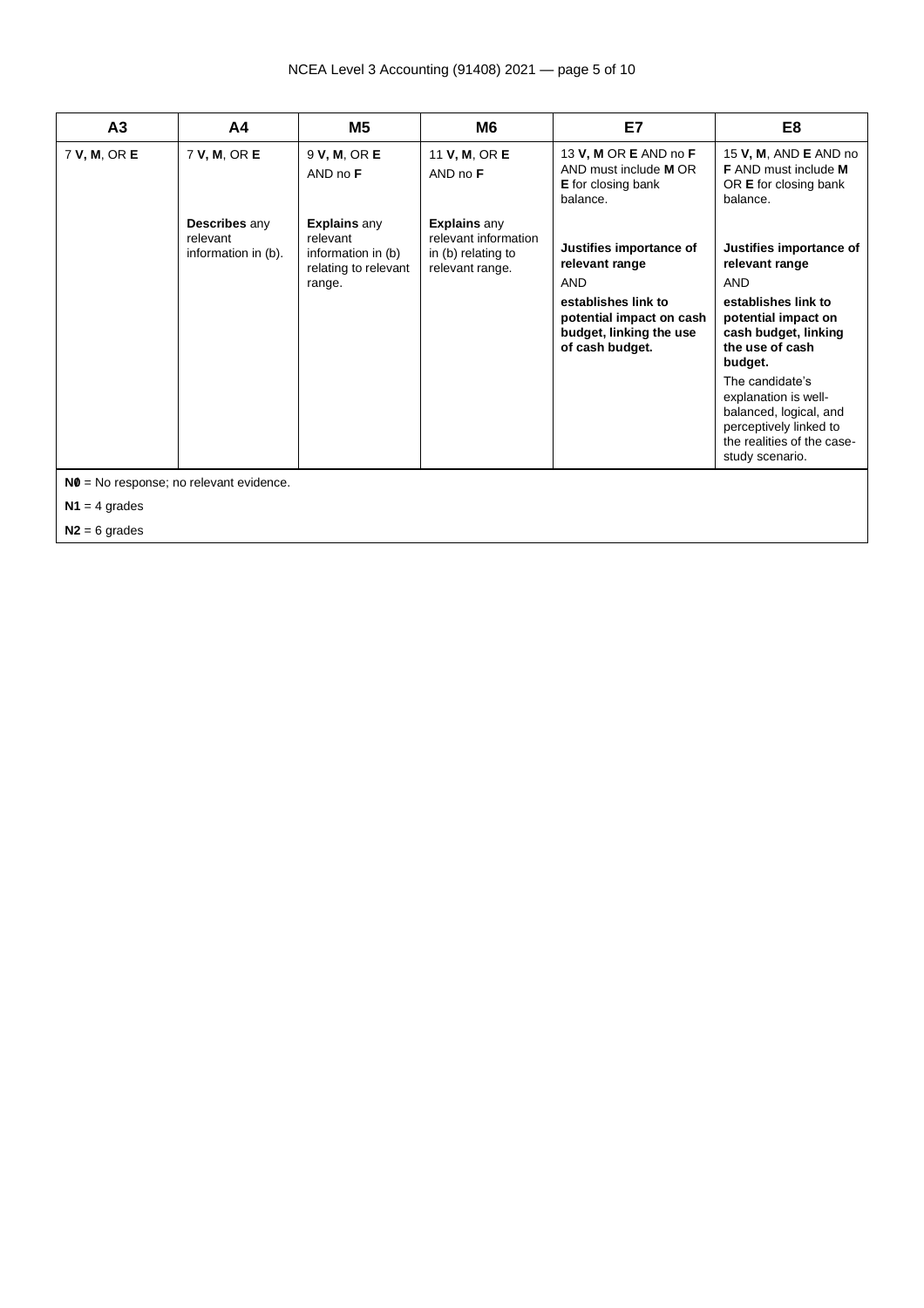| Sample evidence                                                 |                                                                                      |                                                                                                                          |               |                                     |                                                                                                                                                                                                 |  |
|-----------------------------------------------------------------|--------------------------------------------------------------------------------------|--------------------------------------------------------------------------------------------------------------------------|---------------|-------------------------------------|-------------------------------------------------------------------------------------------------------------------------------------------------------------------------------------------------|--|
| <b>Marking codes</b>                                            |                                                                                      |                                                                                                                          |               |                                     |                                                                                                                                                                                                 |  |
| $I = Idea$<br>$J =$ Justified link to information in<br>context |                                                                                      | $F = Financial$<br>information                                                                                           |               | $NF = Non-financial$<br>information |                                                                                                                                                                                                 |  |
| A grades).                                                      | Fi and NFi are awarded to<br>candidates who provide<br>evidence of ideas only (NA or | consequences for the business.                                                                                           |               |                                     | FJ and NFJ are awarded to candidates who provide evidence of<br>links to data, additional calculations using case study material,<br>use of their own ideas outside the case study material, or |  |
|                                                                 |                                                                                      |                                                                                                                          | <b>Branch</b> |                                     |                                                                                                                                                                                                 |  |
| <b>Fixed costs</b>                                              |                                                                                      |                                                                                                                          |               |                                     | \$156 000 (using BE calculation $4 = x/$<br>$(200 - 50)$ => FC = \$600 per day meaning<br>\$156 000 per annum (600 x 260 days<br>Branch Clinic open only 5 days a week)                         |  |
| Selling price                                                   |                                                                                      |                                                                                                                          |               | \$200 per visit                     |                                                                                                                                                                                                 |  |
| Variable costs                                                  |                                                                                      |                                                                                                                          | \$50          |                                     |                                                                                                                                                                                                 |  |
|                                                                 | Contribution margin                                                                  |                                                                                                                          |               | \$150 per visit                     |                                                                                                                                                                                                 |  |
|                                                                 | Breakeven per year                                                                   | $=$ 4 visits per day $\times$ 260 days = 1 040 visits<br>per year<br>5 days per week for 52 weeks per year =<br>260 days |               |                                     |                                                                                                                                                                                                 |  |
|                                                                 |                                                                                      |                                                                                                                          |               |                                     |                                                                                                                                                                                                 |  |
|                                                                 | Days or hours per year                                                               |                                                                                                                          |               |                                     |                                                                                                                                                                                                 |  |
| <b>Actual</b>                                                   | <b>CVP for Main Clinic alone actual</b>                                              |                                                                                                                          |               |                                     |                                                                                                                                                                                                 |  |
|                                                                 |                                                                                      |                                                                                                                          | 2 000 000     |                                     |                                                                                                                                                                                                 |  |
|                                                                 |                                                                                      |                                                                                                                          | 500 000       |                                     |                                                                                                                                                                                                 |  |
| Fees<br>Less VC                                                 | Contribution margin                                                                  |                                                                                                                          | 1 500 000     |                                     |                                                                                                                                                                                                 |  |
| Less FC                                                         |                                                                                      |                                                                                                                          | 1 095 000     |                                     |                                                                                                                                                                                                 |  |
| Profit                                                          |                                                                                      |                                                                                                                          | 405 000       |                                     |                                                                                                                                                                                                 |  |
|                                                                 | CVP for Branch Clinic alone based on breakeven of 4 consults per day                 |                                                                                                                          |               |                                     |                                                                                                                                                                                                 |  |
| <b>Based on BE</b>                                              |                                                                                      |                                                                                                                          |               |                                     | 260                                                                                                                                                                                             |  |
| Fees                                                            |                                                                                      |                                                                                                                          | 208 000       |                                     | 1 0 4 0                                                                                                                                                                                         |  |
| Less VC                                                         |                                                                                      |                                                                                                                          | 52 000        |                                     |                                                                                                                                                                                                 |  |
| CM                                                              |                                                                                      |                                                                                                                          | 156 000       |                                     |                                                                                                                                                                                                 |  |
| Less FC                                                         |                                                                                      |                                                                                                                          | 156 000       |                                     |                                                                                                                                                                                                 |  |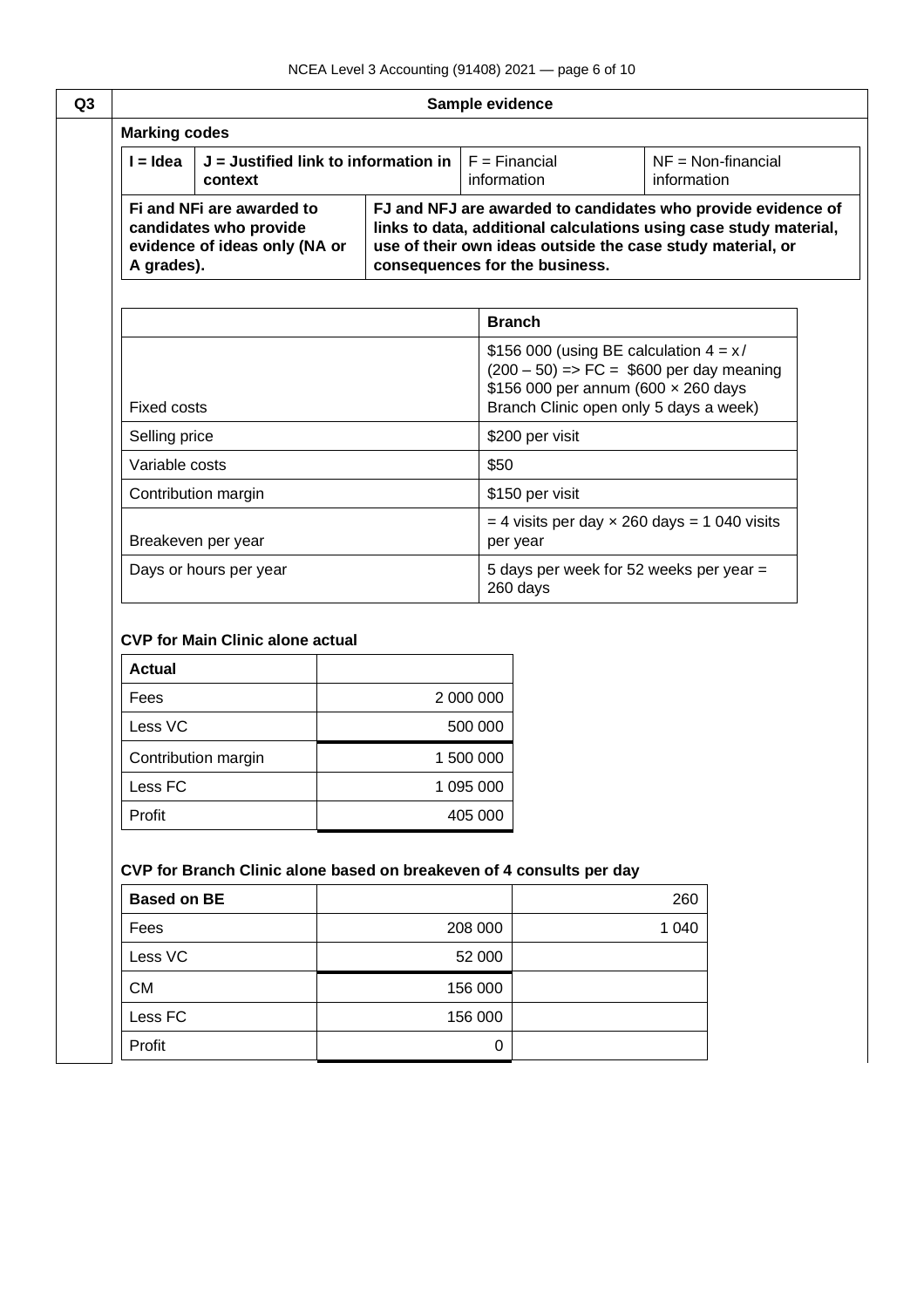Below are examples of discussion only. Data provides other opportunities to argue potential change. Accept follow-through on calculations.

### **Recommendation (1): Should close Branch Clinic, reducing overall staff levels Financial information: (F)**

Main Clinic has a much higher contribution margin (what remains to pay the fixed costs and provide profit for Fergus) (\$300 per visit) compared to the Branch Clinic (\$150 per visit), i.e. Main Clinic makes a greater contribution towards fixed costs and profits.

Closure of Branch Clinic immediately reduces annual fixed costs by \$156 000 per annum. With only 25 km separating the two clinics, some customers may choose to continue with *ABFG,* bringing their pets over to Main Clinic (which has the bonus of being open 7 days a week, 52 weeks a year), so potentially, while fixed costs have decreased, cash receipts may not reduce by much.

### **Non-financial information: (NF)**

Pets don't get sick on only weekdays. Customers need access to services 7 days a week, year-round. Rushing around with a sick cat, trying to find a vet that is open and easily available, is a significant marketing tool. This means concentrating on Main Clinic, open 7 days a week with full surgery options, is easier to sell to customers, and, therefore, grow this part of the business.

Operating from only one venue means a simpler business structure and possibly less stress for Fergus.

An issue with branch closure is loss of jobs. Owners find it difficult to make people redundant. However, it is possible that that staff could work in Main Clinic and not have to lose their jobs, given that it is only 25 km from Branch Clinic to Main Clinic.

### **Recommendation (2): Should hire new staff to expand Branch Clinic**

### **Financial information: (F)**

Although smaller, Branch Clinic still has a positive contribution margin (contributing \$150 per visit towards fixed costs and profit).

If Fergus can reduce his own workload, he may not need to reach the \$480 000 target profit he has set.

The cash budget information shows that, at least in the short term, there is need to manage cash available to the two clinics (February bank balance OD \$7 750 and March balance OD \$2 100).

| Net cash inflow<br>(outflow) | 10 700 | (13 450) | 5 6 5 0 |
|------------------------------|--------|----------|---------|
| Opening bank balance         | (5000) | 5700     | (7 750) |
| Closing bank balance         | 5700   | (7 750)  | (2 100) |

This challenge of cash management relates to two significant payments in two months (the car replacement and the GST payment). GST will be required again in April (two monthly), but Fergus may be able to postpone the vehicle purchase. Without the \$40 000 one-third instalment payment, the bank balance for *ABFG* would be \$37 900, and well able to cover any requirements for GST.

Given that all assets used by the clinics are leased (apart from the vehicle), the bank may have an issue extending additional overdraft facility due to lack of assets that can be used as security. Fergus may have to use his own personal assets as security and personally guarantee the payment of the overdraft (or loan). Increased borrowing is a financial decision.

No surgery is done at this clinic, so all consultations should be able to be 30 minutes or less, meaning that it is highly likely that Branch Clinic will exceed breakeven of 4 visits per day. With only 10 visits per day, there is the potential to make a profit of over \$1M because its fixed costs are comparatively low and the contribution margin is comparatively high. [Supporting calculations are possible].

### **Non-financial information: (NF)**

An additional vet might come from a competing clinic, so will reduce overall competition in the vet services market.

An additional vet has the potential to reduce workloads in both clinics. With only 25 km separating the clinics, the new vet may be able to support shifts in both clinics.

A new vet may be able to bring in a new range of specialities, which will enhance the overall potential of *ABFG* to deliver the best service to its customers.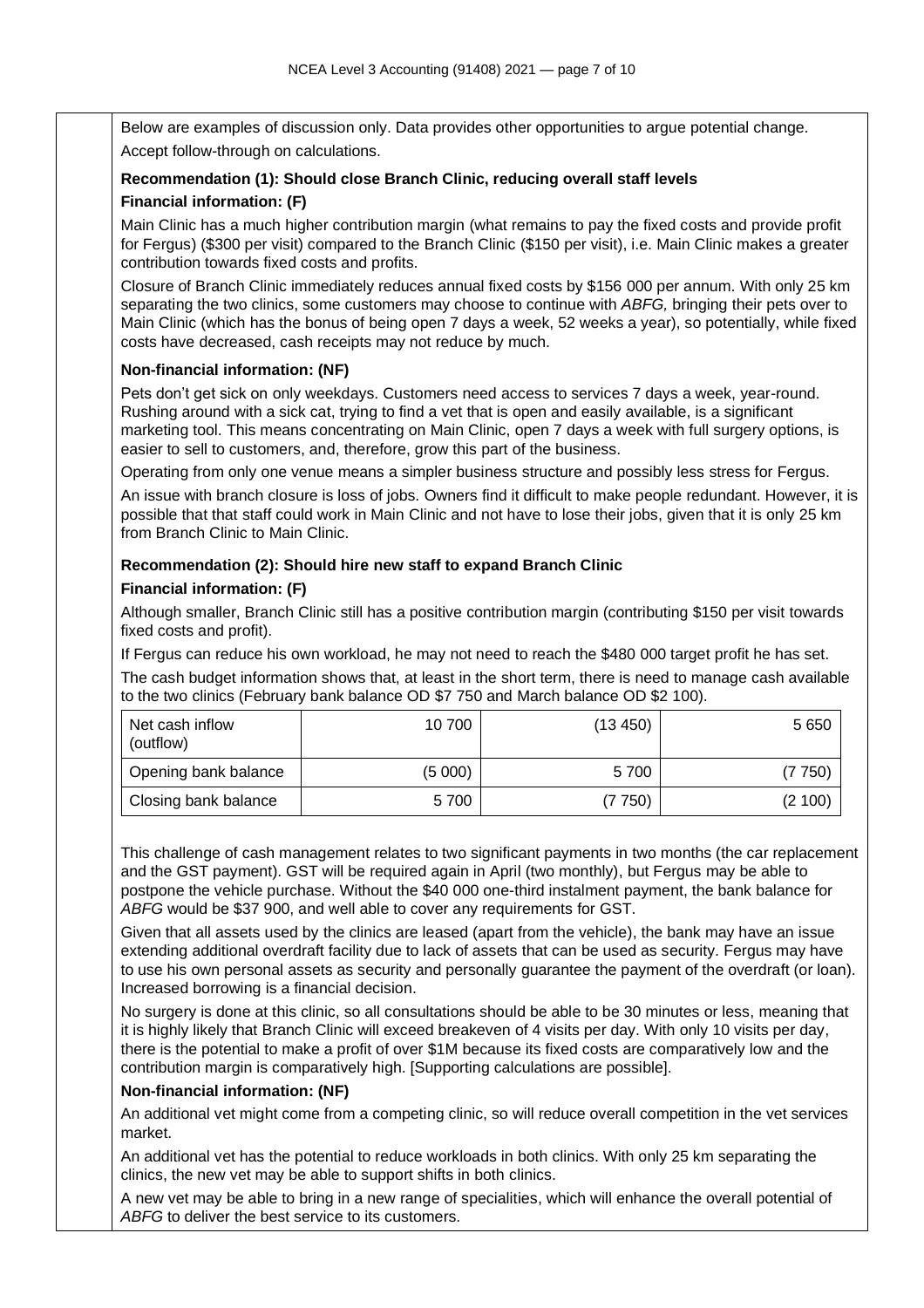Having extra capacity means better service, which should encourage people to bring their pets to *ABFG* instead of the competition, growing the revenue of the business and improving the likelihood that Fergus will achieve his required rate of return.

An additional vet may mean that Fergus can take more holidays than before.

Main Clinic may already be at maximum capacity with the work it has, meaning any growth should be directed through Branch Clinic. Expanding Branch Clinic could extend the relevant range.

It is difficult to lay off staff in any business. Fergus, being in a service business, may find it difficult to close Branch Clinic out of loyalty to his staff who work there.

### **Explanation of 'justified'**

Justification involves making sophisticated, insightful, and/or original responses to the context, integrated with accurate and relevant evidence.

Responses will typically incorporate in-depth thinking (insight, perception) about consequences of actions / decisions in the particular business context. It is expected that reasonable assumptions, (i.e. things not explicitly addressed in the case study information) about the unique nature of the business will be attempted and incorporated into the thinking about the decision-making process for the particular business context.

The evidence will show a logical, developed argument of the choices and likely outcomes for the business. The evidence will be consistent with the recommendation.

A strong justification is likely to involve a well-balanced discussion incorporating elements of both financial AND non-financial information.

Accept any relevant/logical reasons.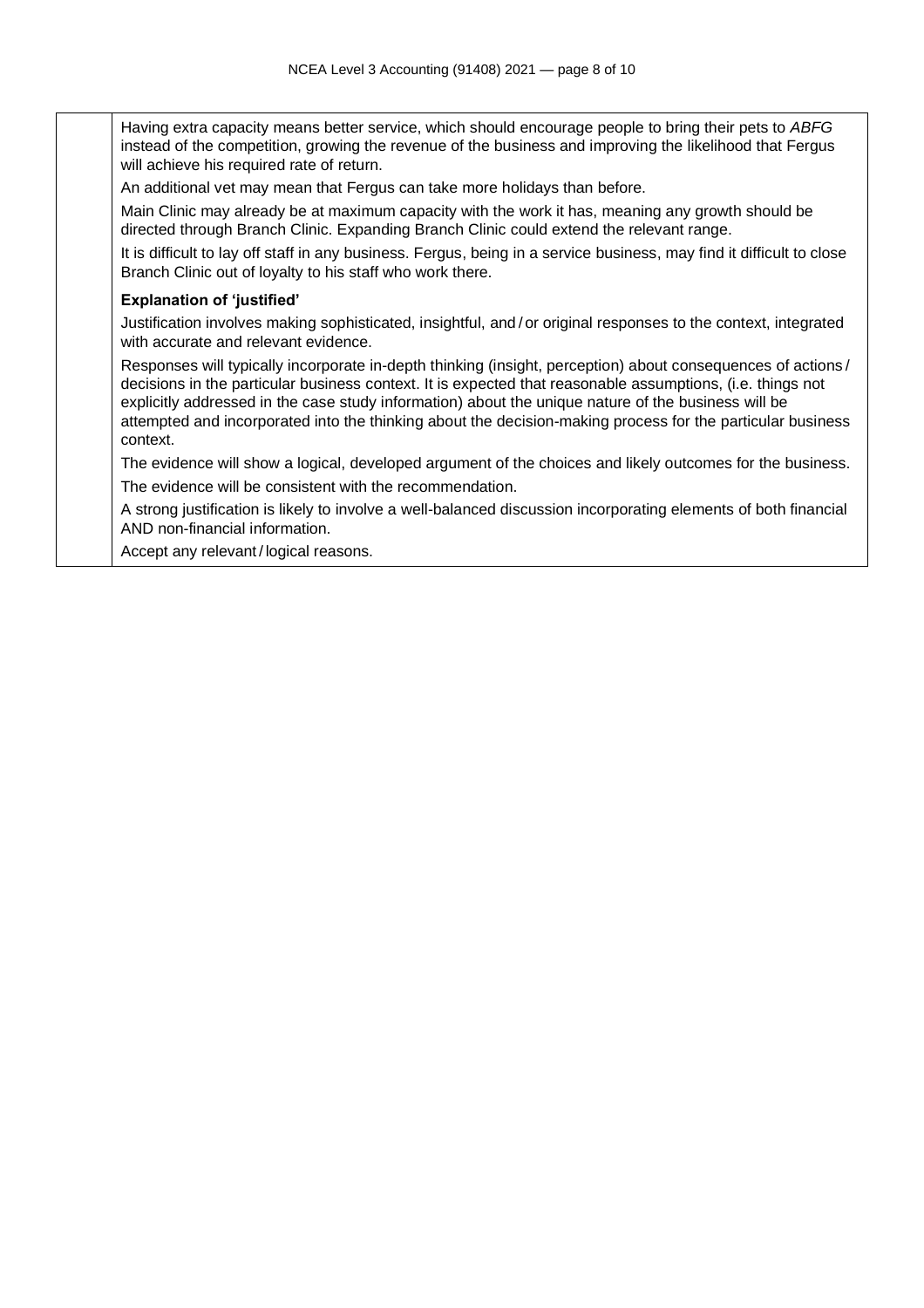| A3                                                                                                                                                    | A <sub>4</sub>                                                                                                                                        | M <sub>5</sub>                                                                                                                                                                    | M <sub>6</sub>                                                                                                                                                                                                  | E7                                                                                                                                                                                                      | E <sub>8</sub>                                                                                                                                                                                                                                                                                                                                                                                                                                                                                                                                                                                                                                                                                                                                                                                                                                                                                                                        |
|-------------------------------------------------------------------------------------------------------------------------------------------------------|-------------------------------------------------------------------------------------------------------------------------------------------------------|-----------------------------------------------------------------------------------------------------------------------------------------------------------------------------------|-----------------------------------------------------------------------------------------------------------------------------------------------------------------------------------------------------------------|---------------------------------------------------------------------------------------------------------------------------------------------------------------------------------------------------------|---------------------------------------------------------------------------------------------------------------------------------------------------------------------------------------------------------------------------------------------------------------------------------------------------------------------------------------------------------------------------------------------------------------------------------------------------------------------------------------------------------------------------------------------------------------------------------------------------------------------------------------------------------------------------------------------------------------------------------------------------------------------------------------------------------------------------------------------------------------------------------------------------------------------------------------|
| Describes a<br>recommendation<br>in context.<br>States ideas but<br>does not explain<br>them. Does not<br>use 'because' or<br>'what happens<br>next'. | Describes a<br>recommendation<br>in context.<br>States ideas but<br>does not explain<br>them. Does not<br>use 'because' or<br>'what happens<br>next'. | Explains a<br>recommendation in<br>context.                                                                                                                                       | Explains a<br>recommendation in<br>context.                                                                                                                                                                     | Explains a<br>recommendation in<br>context.                                                                                                                                                             | Explains a<br>recommendation in<br>context.                                                                                                                                                                                                                                                                                                                                                                                                                                                                                                                                                                                                                                                                                                                                                                                                                                                                                           |
| Uses examples<br>that show an<br>understanding of<br>financial AND<br>non-financial<br>information but                                                | Uses examples<br>that show an<br>understanding of<br>financial AND<br>non-financial<br>information.                                                   | Uses examples, in<br>context that show<br>an understanding<br>of financial AND<br>non-financial<br>information.                                                                   | Uses examples<br>that show an<br>understanding of<br>financial AND non-<br>financial<br>information.                                                                                                            | Uses examples that show<br>an understanding of<br>financial AND non-financial<br>information.                                                                                                           | Uses examples that show<br>an understanding of<br>financial AND non-financial<br>information.                                                                                                                                                                                                                                                                                                                                                                                                                                                                                                                                                                                                                                                                                                                                                                                                                                         |
| does not<br>necessarily<br>clearly delineate<br>what each one<br>relates to.                                                                          |                                                                                                                                                       | Links (J) EITHER<br>financial OR non-<br>financial items of<br>information to<br>informed decision-<br>making.                                                                    | Links (J) at least<br>TWO explanations,<br>including at least<br><b>ONE financial AND</b><br>ONE non-financial<br>item of information,<br>to informed<br>decision-making.                                       | Links (J) at least THREE<br>explanations, including at<br>least ONE financial AND<br>ONE non-financial item of<br>information.                                                                          | Links (J) at least THREE<br>explanations, including at<br>least ONE financial AND<br>ONE non-financial item of<br>information.                                                                                                                                                                                                                                                                                                                                                                                                                                                                                                                                                                                                                                                                                                                                                                                                        |
|                                                                                                                                                       |                                                                                                                                                       | Provides relevant<br>supporting<br>evidence, using<br>data from case<br>study and/or own<br>calculations, e.g.<br>fixed cost,<br>contribution<br>margin, CVP Profit<br>Statement. | Provides relevant<br>supporting<br>evidence, using<br>data from case<br>study and own<br>calculations, e.g.<br>fixed costs for<br>Branch, that shows<br>broad<br>understanding of<br>the case study<br>context. | Provides relevant<br>supporting evidence, using<br>data from case study and<br>own calculations, e.g. fixed<br>costs, that shows broad<br>and insightful<br>understanding of the case<br>study context. | Provides relevant<br>supporting evidence, using<br>data from case study.<br>Makes appropriate<br>additional calculations to<br>provide supporting<br>evidence, e.g. calculation<br>of fixed costs for Branch at<br>breakeven, likelihood of<br>exceeding breakeven<br>targets, linking to other<br>management elements<br>such as relevant range,<br>etc.<br>Shows broad and insightful<br>understanding of the two<br>business opportunities.<br>Shows evidence of thinking<br>about consequences of<br>business decisions.<br>May include evidence such<br>as:<br>• connections to other<br>similar businesses<br>• awareness of the<br>business environment in<br>which this business<br>operates, showing<br>connections between this<br>and the context<br>calculations and other<br>evidence.<br>Uses report format and<br>produces material that has<br>a high level of literacy, with<br>well-developed linked<br>paragraphs. |

**N0** = No response; no relevant evidence.

**N1** = Describes a recommendation, but lacks context. Attempts examples but demonstrates no real understanding of the problem posed in the case study.

**N2** = Describes a recommendation, but lacks context. States a reason for recommendation.